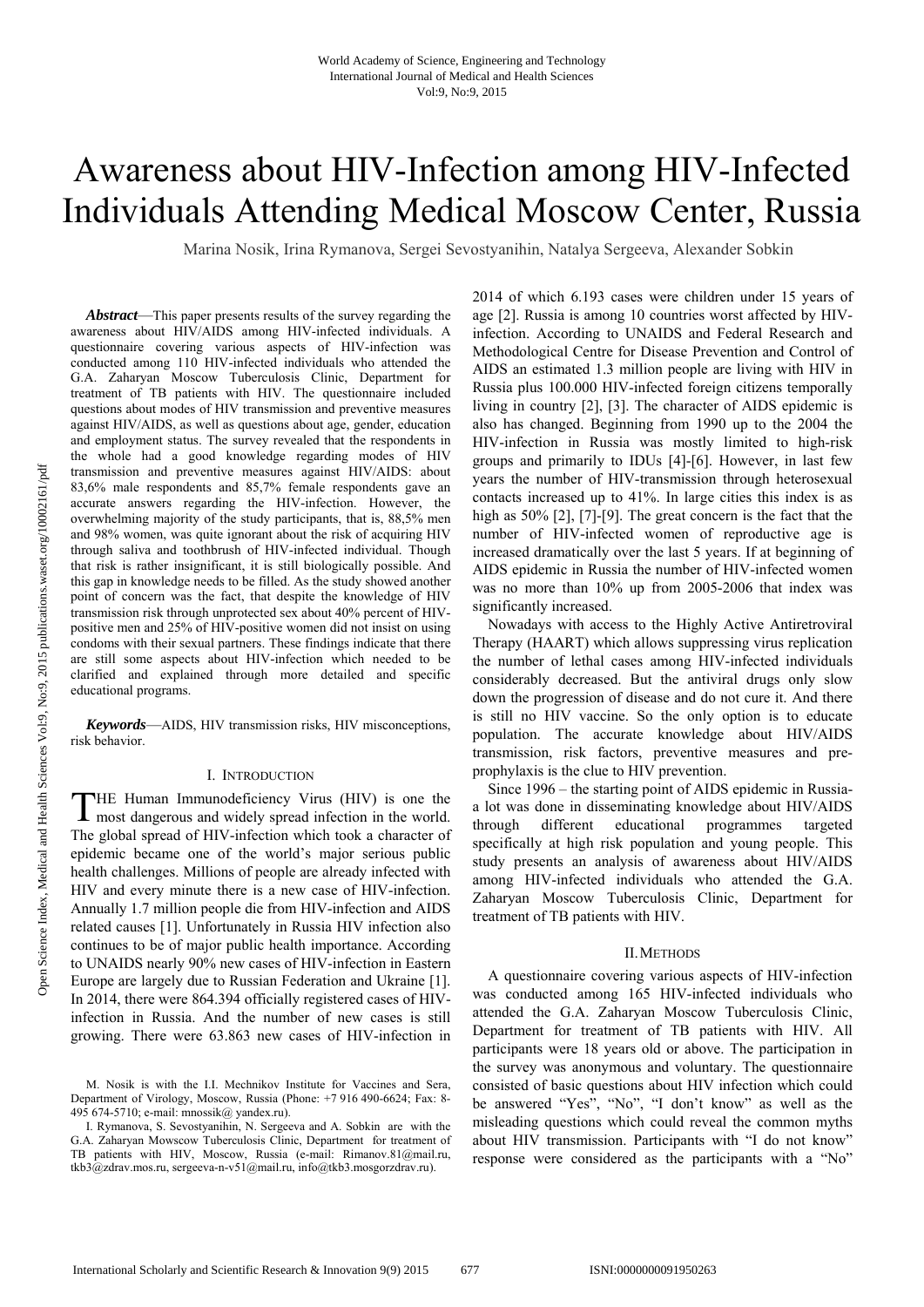response. Basing on the previous experience of similar survey about HIV-infection awareness among HIV-infected individuals the number of questions were reduced to 15. As the previous studies showed the participants found it too boring to answer to a lot of questions and as result did not complete the questionnaire. The questions regarding the knowledge about possibility for HIV-infected woman bearing a healthy child was primarily aimed at women but, however, the men also volunteered to answer those questions. Besides the questions regarding modes of HIV transmission the questionnaire included questions about age, gender, education, employment status. As to marital status/constant sexual partner the participants often refused to answer that question and it was excluded from the questionnaire. After the questionnaires were completed an oral interview was conducted with each of participants by attending physicians.

Of the 165 participants initially enrolled in the survey 55 respondents did not complete the questionnaire and was excluded from the study. The majority of the respondents who did complete the questionnaire gave rather detailed answers to all the questions on their own initiative.

### III. RESULTS

Out of the 110 individuals included in the study there were 61 (55,5%) men and 49 (44,5%) women. Both men and women were of three age groups: 60 (54,5%) were 28-36 years; 39 (35,5%) were 37-45 years; 4 (3,6%) were of 46-50 years and 7 (6,4%) were of 51-71 years. The majority (79/71,8%) of the respondents had secondary or secondaryspecial level education: 43 (70,5%) men and 36 (73,5%) women. The university level education had only 31 (28,2%) participants:  $18$  (29,5%) men and  $13$  (26,5%) women. Forty six  $(41,8\%)$  participants had regular job. Out of 64  $(58,2\%)$ participants who did not work 11 individuals had a disability pension and the others were supported by relatives.

| <b>TABLE I</b>                                          |  |
|---------------------------------------------------------|--|
| DEMOGRAPHIC CHARACTERISTICS OF STUDY POPULATION (N=110) |  |

| Gender                     | Male         | Female       |
|----------------------------|--------------|--------------|
|                            | $61(55,5\%)$ | 49 (44,5%)   |
| Age:                       |              |              |
| $28-36$ years              | 28 (45,9%)   | $32(65,3\%)$ |
| 37-45 years                | $27(44,2\%)$ | 12 (24,5%)   |
| $46-50$ years              | $1(1,6\%)$   | $3(6,1\%)$   |
| $50-71$ years              | $5(8,2\%)$   | $2(4,1\%)$   |
| <b>Education:</b>          |              |              |
| Secondary                  | $31(50,8\%)$ | $26(53,1\%)$ |
| Secondary-special          | $12(19,6\%)$ | $10(20,4\%)$ |
| University                 | 18 (29,5%)   | 13 (26,5%)   |
| <b>Employment Status:</b>  |              |              |
| Regular work               | $31(50,8\%)$ | 15 (30,6%)   |
| No work                    | $30(49,2\%)$ | 34 (69,4%)   |
| <b>Route of infection:</b> |              |              |
| Sexual intercourse         | $35(57,4\%)$ | 38 (77,6%)   |
| IDUs                       | 24 (39,3%)   | $6(12,2\%)$  |
| Transfusion                | $2(3,3\%)$   | $5(10,2\%)$  |

As to the route of HIV transmission 73 (66,4%) individuals were infected through sexual intercourse: 35 (57,4%) men and 38 (77,6%) women; 30 (27,3%) participants were IDUs: 24 (39,3%) men and 6 (12,2%) women; 7 (6,4%) individuals were infected through blood transfusion: 2 (3,3%) men and 5 (10,2%) women. The demographic characteristics of the participants are summarized in Table I.

Out of 61 male participants, 51 (83,6%) were aware of HIV transmission through unprotected sex, use of unsterile needles/syringes and blood transfusion: 24 (85,7%) were of 28-36 years; 23 (85,2%) were of 37-45 years and 4 participants were of age 48, 52 and 61 years old (Table II).

Forty seven (77%) individuals knew about risk of HIV transmission through instruments in Beauty salons: 21 (75%) of age 28-36 years; 22 (81,5%) of age 37-45 years and 4 participants in age group 48-61 years. As to sharing toothbrush with HIV-infected person only 10 (16,4%) male respondents - 6 (21,4%) of age 28-36 years and 4 (14,8%) of age 37-45 years- indicated that there was a potential risk of HIV transmission. The possibility of acquiring HIV during "open-mouth" kissing (or wet kissing) were acknowledged by the minority of respondents, that is 7 (11,5%) individuals of 37-45 years old. Nine (14,8%) participants ) believed that

HIV could be transmitted through shaking hands with a person with HIV/AIDS and 17 (27,9%) that it could be acquired through sharing dishes with a person with HIV/AIDS. The majority of the respondents knew about such preventive measures against HIV/AIDS as using condoms and not sharing needles/syringes: 51 (83,6%) and 51 (83,6%), correspondently. However 24 (39,3%) participants did not insist on using condoms during sexual intercourse. There was no difference in knowledge between respondents regarding their education level.

Forty two (85,7%) female participants as the majority of male participants were aware of HIV transmission through unprotected sex and blood transfusion: 31 (96,9%) were of 28- 36 years; 7 (58,3%) were of 37-45 years and 5 participants were of age 48, 50, 55, 66 and 71 years old (Tables III and IV).

Transmission of HIV through sharing needles/syringes were acknowledged by 40  $(81,6\%)$  respondents: 29  $(90,6\%)$  of age 28-36 years; 7 (58,3%) of age 37-45; 2 of age 48-50; 2 of age 55 and 71. The risk of acquiring HIV through instruments in Beauty salons were known to the majority (39/79,6%) of female participants: 27 (84,4%) of age 28-36; 8 (66,7%) of age 37-45; 2 of age 46-50 and 2 of age 50-71. However, out of 49 female participants only 1 (2%) knew about potential risk of HIV transmission through "open-mouth" kiss and only 2 (4,1%) knew about potential risk of sharing toothbrush.

Twenty (40,8%) respondents believed in acquiring HIV through shaking hands with HIV-infected individual: 14 (43,7%) of age 28-36 years; 6 (50%) of age 37-45 years and 11 (22,4%) through sharing dishes with a person with HIV/AIDS: 5 (15,6%) of age 28-36 and 6 (50%) of age 37-45 years.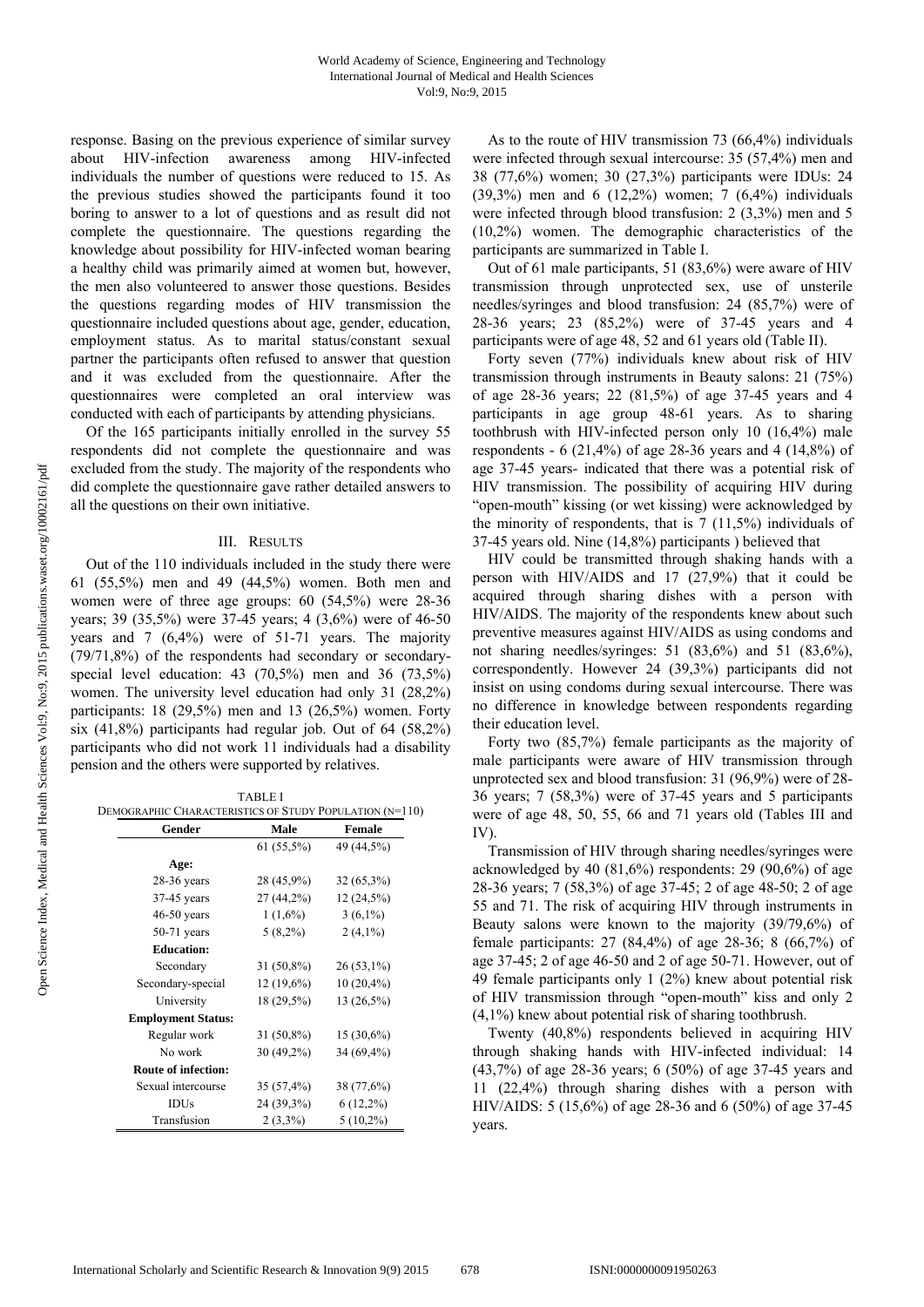# World Academy of Science, Engineering and Technology International Journal of Medical and Health Sciences Vol:9, No:9, 2015

| <b>NNUWLEDGE ABOUT TITY TRANSMISSION AMONG IVIALES FARTICIPANTS (N-01)</b> |                   |                |                |              |               |     |               |                |
|----------------------------------------------------------------------------|-------------------|----------------|----------------|--------------|---------------|-----|---------------|----------------|
|                                                                            | Age group (years) |                |                |              |               |     |               |                |
| <b>Ouestion</b>                                                            |                   | $28-36$ (n=28) | $37-45$ (n=27) |              | $46-50*(n=1)$ |     | $50-71*(n=5)$ |                |
|                                                                            | Yes               | No             | Yes            | No.          | Yes           | No. | Yes           | No             |
| Do you think you can be HIV infected through:                              |                   |                |                |              |               |     |               |                |
| - unprotected sexual intercourse                                           | 24 (85,7%)        | $4(14,3\%)$    | $23(85,2\%)$   | $4(14,8\%)$  |               |     | 3             | 2              |
| - sharing needles/syringes                                                 | 24 (85,7%)        | $4(14,3\%)$    | $23(85,2\%)$   | $4(14,8\%)$  |               |     | 3             | 2              |
| - blood transfusion                                                        | 24 (85,7%)        | $4(14,3\%)$    | $23(85,2\%)$   | $4(14,8\%)$  | $\perp$       |     | 3             | 2              |
| - instruments in Beauty salons                                             | 21(75%)           | 7(25%)         | 22(81,5)       | $5(18,5\%)$  |               |     | 3             | $\overline{c}$ |
| - sharing toothbrush of a person with HIV/AIDS                             | $6(21,4\%)$       | $22(78,6\%)$   | $4(14,8\%)$    | $23(85,2\%)$ |               |     |               | 5              |
| -kissing a person with HIV/AIDS:                                           |                   |                |                |              |               |     |               |                |
| $(a)$ "dry kiss"                                                           |                   | 28 (100%)      |                | 27 (100%)    |               |     |               | 5              |
| (b) "open-mouth kiss"                                                      | ٠                 | 28 (100%)      | 7(25,9%)       | $20(74,1\%)$ |               |     |               | 5              |
| -shaking hands with a person with HIV/AIDS                                 |                   | 28 (100%)      | 7(25,9%)       | $20(74,1\%)$ |               |     | 2             | 3              |
| -sharing dishes with a person with HIV/AIDS                                | 7(25%)            | 21(75%)        | 10(37%)        | 17(63%)      |               |     |               | 5              |
| What preventive measures against HIV/AIDS do you know?                     |                   |                |                |              |               |     |               |                |
| - using condoms                                                            | 24 (85,7%)        | $4(14,3\%)$    | $23(85,2\%)$   | $4(14,8\%)$  |               |     | 3             | 2              |
| - choosing less risky sexual behaviors                                     | $4(14,3\%)$       | 24 (85,7%)     |                | $27(100\%)$  |               |     |               | 5              |
| - never sharing needles                                                    | 24 (85,7%)        | $4(14,3\%)$    | $23(85,2\%)$   | $4(14,8\%)$  |               |     | 3             | $\overline{c}$ |
| Do you insist on using condom during sexual intercourse?                   | 22 (78,6%)        | $6(21,4\%)$    | $13(48,1\%)$   | 14 (51,9%)   |               |     |               |                |

TABLE II KNOWLEDGE ABOUT HIV TRANSMISSION AMONG MALES PARTICIPANTS (N=61)

**\* -** number of participants in that group was too small to calculate the percentage

|                                                          |                |                |                          | Age group (years) |               |                |                |                |
|----------------------------------------------------------|----------------|----------------|--------------------------|-------------------|---------------|----------------|----------------|----------------|
| <b>Question</b>                                          | $28-36$ (n=32) |                | $37-45$ (n=12)           |                   | $46-50*(n=2)$ |                | $50-71*$ (n=3) |                |
|                                                          | Yes            | N <sub>0</sub> | Yes                      | No.               | Yes           | N <sub>0</sub> | Yes            | N <sub>0</sub> |
| Do you think you can be HIV infected through:            |                |                |                          |                   |               |                |                |                |
| - unprotected sexual intercourse                         | $31(96,9\%)$   | $1(3,1\%)$     | $7(58,3\%)$              | 5(41,7%)          | 2             |                | 2              |                |
| - sharing needles/syringes                               | $29(90,6\%)$   | $3(9,4\%)$     | $7(58,3\%)$              | 5(41,7%)          | 2             |                | 2              |                |
| - blood transfusion                                      | $31(96,9\%)$   | $1(3,1\%)$     | $7(58,3\%)$              | 5(41,7%)          | 2             |                | 2              |                |
| - instruments in Beauty salons                           | 27 (84,4%)     | $5(15,6\%)$    | 8(66,7%)                 | $4(33,3\%)$       | 2             |                | $\overline{2}$ |                |
| - sharing toothbrush of a person with HIV/AIDS           | $2(6,2\%)$     | 30 (93,8%)     |                          | $12(100\%)$       |               | $\overline{2}$ |                | 3              |
| -kissing a person with HIV/AIDS:                         |                |                |                          |                   |               |                |                |                |
| $(a)$ "dry kiss"                                         |                | $32(100\%)$    | $\overline{\phantom{a}}$ | $12(100\%)$       |               | 2              |                | 3              |
| (b) open-mouth kiss"                                     |                | $32(100\%)$    |                          | 12 (100%)         |               | 2              |                | 2              |
| -shaking hands with a person with HIV/AIDS               | 14 (43,7%)     | $18(56,3\%)$   | $6(50\%)$                | $6(50\%)$         |               | 2              |                | 3              |
| -sharing dishes with a person with HIV/AIDS              | $5(15,6\%)$    | $27(84,4\%)$   | $6(50\%)$                | $6(50\%)$         |               | 2              |                | 3              |
| What preventive measures against HIV/AIDS do you know?   |                |                |                          |                   |               |                |                |                |
| - using condoms                                          | 31 (96,9%)     | $1(3,1\%)$     | $7(58,3\%)$              | 5(41,7%)          | 2             |                | 2              |                |
| - choosing less risky sexual behaviors                   | $4(12,5\%)$    | 28 (87,5%)     | 3(25%)                   | 9(75%)            |               | $\overline{c}$ |                | 2              |
| - never sharing needles/syringes                         | $29(90,6\%)$   | $3(9,4\%)$     | $7(58,3\%)$              | 5(41,7%)          | 2             |                | 2              |                |
| Do you insist on using condom during sexual intercourse? | 28 (87,5%)     | $4(12,5\%)$    | $7(58,3\%)$              | 5(41,7%)          |               |                |                | 2              |

**\* -** number of participants in that group was too small to calculate the percentage

As the male participants females were well informed about preventive measures against HIV/AIDS: 42 (85,7%) indicated using condoms and 36 (73,5%) not sharing needles/syringes. Less risky sexual behaviors as the preventive measure were indicated only by 8 (16,3%) respondents. Despite the knowledge of consistently use of condom only 37 (75,5%) respondents insisted on using it during sexual intercourse. No difference was observed in knowledge between female respondents regarding their education level.

Almost all female participants, that is, 42 (85,7%) were aware of possibility for HIV-infected woman to give birth to a healthy child and answered correctly what measures should be taken for that (Table V).

There were only 2 negative answers: 1 participant was of age 66 years and 1 of age 71 years. Surprisingly 52 (85,2%) male participants also were well aware of possibility for HIVinfected woman to have a healthy child. Thirty two (52,5%) respondents knew what measures should be taken for that case.

# IV. DISCUSSION

The study results indicate quite a good knowledge among HIV-infected individuals about modes of HIV transmission and preventive measures against HIV/AIDS. About 83,6% male respondents and 85,7% female respondents gave an accurate answer regarding the HIV-infection. As the few previous studies showed not recently the situation was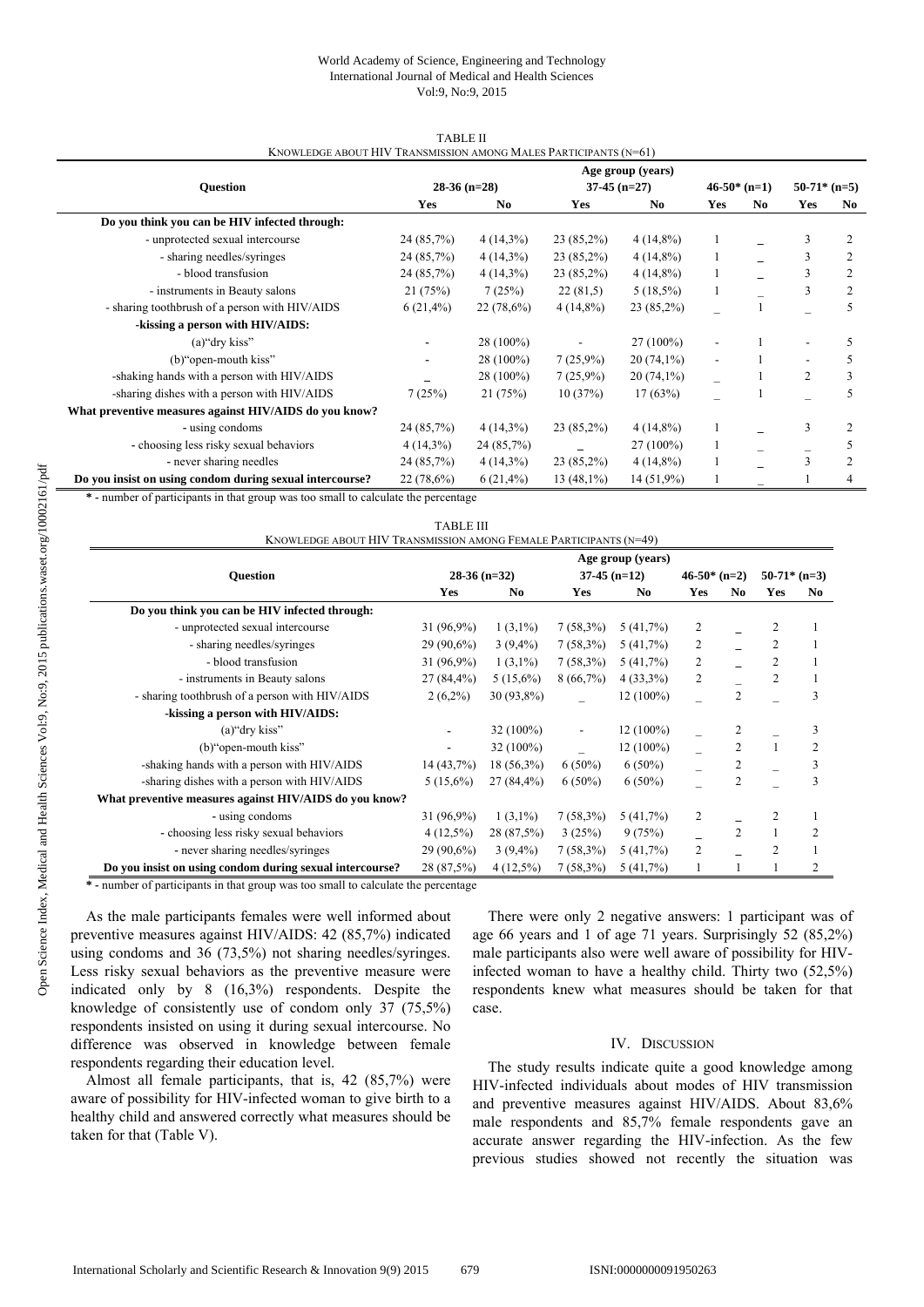different [10]-[12]. The awareness about HIV/AIDS even among high risk groups was rather poor. Due to lack of education in discordant couples the HIV- negative partners were exposed to high risk of HIV transmission through sexual contacts with their HIV-infected partners (who were mainly IDUs). Sixty five percent of IDUs practiced unprotected sex with their HIV- negative partners. That data were consistent with molecular results which had shown that HIV subtypes acquired by non- DUs and HIV-negative heterosexual partners were the same found among HIV-infected IDUs [6].

Due to the wide educational campaign in Medical Centres and through media (internet, brochures) the awareness about risk of HIV-transmission among high risk population became rather high and as in Western Europe was associated with increased condom use [12], [13].

As the present survey revealed 75,5% of women and 60,7% of men practiced safe sex and were using condoms during sexual intercourse. However, about 40% percent of HIVpositive men and 25% of HIV-positive women despite the knowledge of HIV transmission risks did not insist on using condoms with their sexual partners. As face- to- face interviews revealed the usual explanations to that were: 1) dislike of condoms, 2) sex with condom was less attractive and 3) a belief that it was safe not to use condoms because of undergoing HAART. Also 91,8% male respondents and 83,7% female respondents did not indicate less risky sexual behaviours (such as reduction of number of sexual partners) as preventive measure against HIV/AIDS. These findings consistent with other studies, show that there are still some aspects about HIV-infection which needed to be clarified and explained through more detailed and specific educational programmes [10], [14], [15].

| <b>TABLE IV</b>                                          |  |
|----------------------------------------------------------|--|
| KNOWLEDGE OF PARTICIPANTS ABOUT MODE OF HIV TRANSMISSION |  |

|                                                          |               | <b>Yes</b>      | N <sub>0</sub> |                 |  |
|----------------------------------------------------------|---------------|-----------------|----------------|-----------------|--|
| <b>Ouestion</b>                                          | Male $(n=61)$ | Female $(n=49)$ | Male $(n=61)$  | Female $(n=49)$ |  |
| Do you think you can be HIV infected through:            |               |                 |                |                 |  |
| - unprotected sexual intercourse                         | 51 $(83,6\%)$ | 42(85,7%)       | $10(16,4\%)$   | $7(14,3\%)$     |  |
| - sharing needles/syringes                               | 51 $(83,6\%)$ | 40(81,6%)       | $10(16,4\%)$   | $9(18, 4\%)$    |  |
| - blood transfusion                                      | 51 (83,6%)    | 42(85,7%)       | $10(16,4\%)$   | $7(14,3\%)$     |  |
| - instruments in Beauty salons                           | 47(77%)       | 39(79,6%)       | 14(23%)        | $10(20,4\%)$    |  |
| - sharing toothbrush of a person with HIV/AIDS           | $10(16,4\%)$  | $2(4,1\%)$      | 51 $(83,6\%)$  | 47 (95,9%)      |  |
| -kissing a person with HIV/AIDS:                         |               |                 |                |                 |  |
| "open-mouth kiss"                                        | 7(11,5%)      | $1(2\%)$        | 54 (88,5%)     | 48 (98%)        |  |
| -shaking hands with a person with HIV/AIDS               | $9(14,8\%)$   | $20(40,8\%)$    | 52 (85,2%)     | $29(59,2\%)$    |  |
| -sharing dishes with a person with HIV/AIDS              | 17(27,9%)     | $11(22,4\%)$    | $44(72,1\%)$   | 38(77,6%)       |  |
| What preventive measures against HIV/AIDS do you know?   |               |                 |                |                 |  |
| - using condoms                                          | 51 $(83,6\%)$ | 42(85,7%)       | $10(16,4\%)$   | $7(14,3\%)$     |  |
| - choosing less risky sexual behaviors                   | $5(8,2\%)$    | $8(16,3\%)$     | 56 (91,8%)     | 41 $(83,7%)$    |  |
| - never sharing needles/syringes                         | 51 $(83,6\%)$ | $36(73,5\%)$    | $10(16,4\%)$   | $13(26,5\%)$    |  |
| Do you insist on using condom during sexual intercourse? | $37(60,7\%)$  | $37(75,5\%)$    | $24(39,3\%)$   | $12(24,5\%)$    |  |

TABLE V

KNOWLEDGE OF PARTICIPANTS ABOUT POSSIBILITY FOR HIV-UNFECTED WOMEN HAVING A HEALTHY CHILD

|                                                                                                  | <b>Negative Answer</b> |                       |                      |                       |  |  |
|--------------------------------------------------------------------------------------------------|------------------------|-----------------------|----------------------|-----------------------|--|--|
|                                                                                                  |                        | Female $(n=49)$       | Male $(n=61)$        |                       |  |  |
| <b>Ouestion</b>                                                                                  | 28-45 years $(n=44)$   | $46 - 50$ years (n=5) | 28-45 years $(n=55)$ | $46 - 50$ years (n=6) |  |  |
| Do you think an HIV-infected woman can give birth to a<br>healthy child?                         | $9(18, 4\%)$           |                       | 29 (47,5%)           |                       |  |  |
| Do you know what measures should be taken for prevention<br>mother-to-child transmission of HIV? | $9(18, 4\%)$           |                       | 29 (47,5%)           |                       |  |  |

As the result of wide educational campaign targeted at high risk group population 85,7% female respondents and even 85,2% male were aware of the possibility for HIV-infected woman to have a healthy child and knew what measures should be taken for that. Similar findings were reported in another study which showed that 82% HIV-positive women were well informed about the possibility of giving birth to a healthy child versus 55% HIV-negative women [16].

Though the majority of male and female participants were well informed about HIV transmission, still 14,8% men and 40,8% women believed that HIV could be acquired through shaking hands with a person with HIV/AIDS. About 28% male and 22% female respondents thought that HIV could be transmitted through sharing dishes with HIV-infected individual. It must be noted that although in the whole there was no difference in knowledge about HIV/AIDS among the participants regarding their educational level, the misconceptions were characteristic solely for respondents with secondary level education. There are no data published on surveys conducted in Russia which examined the difference in HIV/AIDS knowledge among individuals regarding their educational level, but our findings are consistent with the results of studies conducted in other countries [17]-[19]. The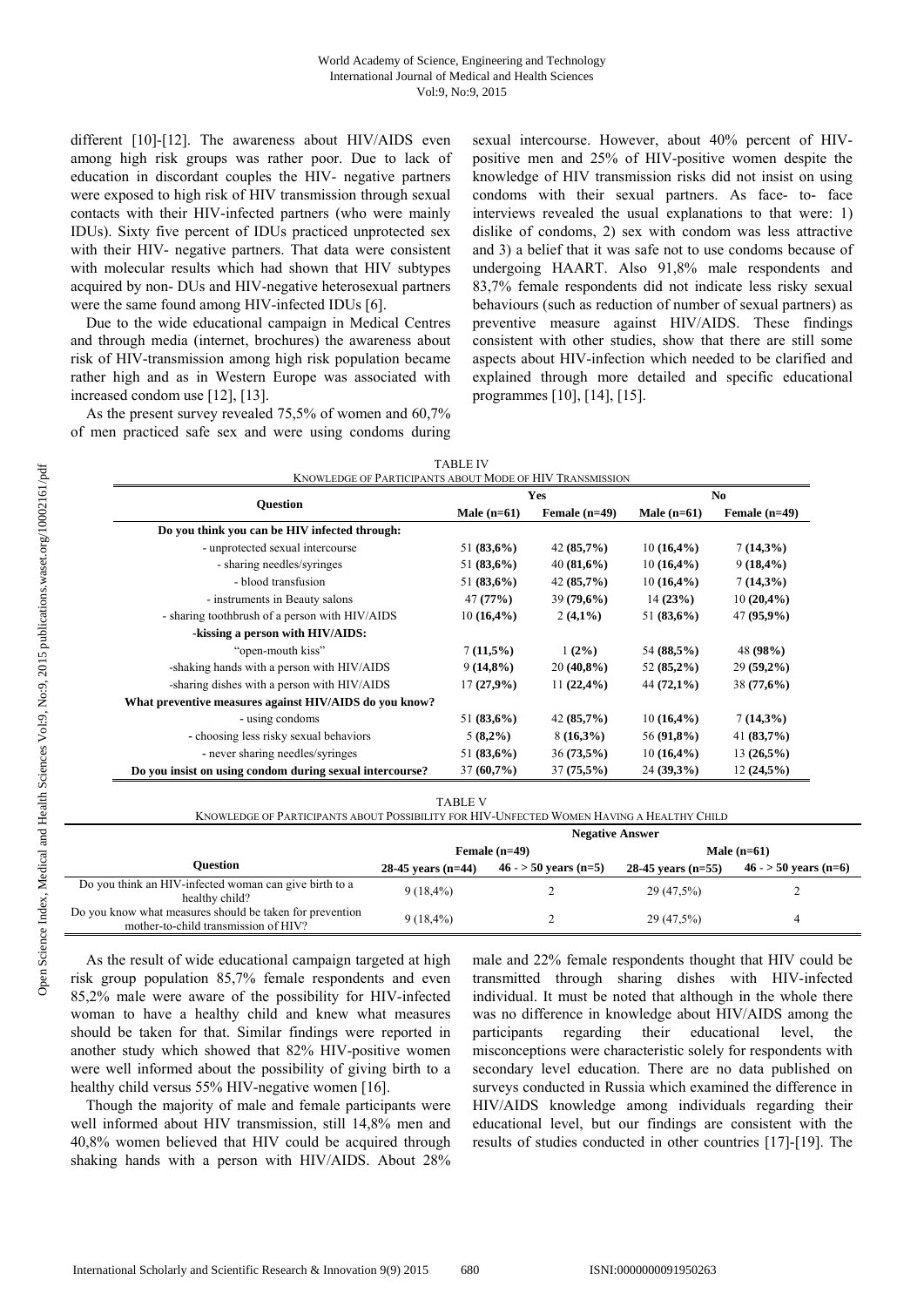prevalence of misconceptions was high among individuals with low level of education.

While the awareness about modes of HIV transmission and preventive measures was good among HIV-infected individuals there were aspects which caused some concern. Only 7,3% respondents acknowledged the potential risk of acquiring HIV through "open-mouth kiss" and only 10,9% respondents indicated risk of HIV transmission through sharing toothbrush with HIV-positive individual. HIV transmission through kissing is rather rare. Generally the risk of getting infected with HIV via saliva is very low partly because the concentration of the virus in the saliva is rather small and partly of multiple secreted factors that inhibit HIV replication [20]-[24]. However, it is known a several proven cases when the persons were infected with HIV through saliva. The first case was reported in 1986 [25]. A child had died of AIDS six months after been bitten by his HIVseropositive younger brother. Another case was reported by CDC in 1997 [26]. The HIV-infected men who had an extensive dental problems and as a result frequent gum bleeding transmitted HIV to his female sex partner through "open-mouth" kiss. Supposedly the woman became infected through mucous membrane exposure to the man's saliva that was contaminated by blood from his bleeding gums. The female partner appeared also to have inflamed gingival mucosa. The couple denied known risk exposures for HIV. In 1999 one more case of HIV-transmission through bite was reported [27]. A woman of 59 year old was bitten by her HIVseropositive son during a seizure. Forty days later after the incident she was found to be HIV-positive. She was a widow, with no sexual intercourse for the past 10 years. It was molecularly confirmed that the viruses infecting the mother and the son were of the same HIV-1 quasi species. In all reported cases there was exposure to saliva contaminated with blood. One case was reported of acquiring HIV through bite where there was no blood in saliva [28]. A man had an argument with his HIV-positive son during which the son bit his father. Four weeks after the fight the man was found to be HIV-positive. The man had no history of unprotected sex or multiple sex partners, his wife was HIV-negative and he was non-IDU. The son had no bleeding gums or oral ulcers. The sequence of the viruses from source and recipient showed 91% homology of C2-V3 HIV region. The reported cases indicate that no matter how the possibility of HIV transmission through saliva is negligible it deserve a special attention. Taking into account that gingivitis is rather common among healthy individuals and that HIV-infected individuals very often have extensive dental problems, it would be wise not to practice "open-mouth" kissing with a person known to be infected, as there is a potential risk for contact with saliva mixed with infected blood. Also some HIV-infected individuals are hyperexcretors and have high levels of infectious virus in their saliva [29]. Thus those individuals may harbor a discrete oral reservoir of infection despite undetectable or low viral burden in their blood. Usually when one typing in Google a question ""Does kissing cause AIDS?" and getting a "No" for an answer is quite sure he cannot get infected or transmit the

virus to his/her partner. The results of the study show that people does not differentiates "dry kiss" and "open-mouth" kiss. For them a kiss is a kiss and people feel safe. As the findings revealed 92,7% participants of the study did not realize there was a potential risk of HIV transmission through "open-mouth" kiss. It is evident that a special attention should be paid in educational programs to that specific question.

During face-to-face interview the respondents admitted that sharing a toothbrush with their partner was a common practice. However, it was shown that toothbrushes besides containing potentially pathogenic bacteria and viruses such as *Staphylococcus aureus*, Pseudomonas and herpes simplex virus also collect and retain blood epithelial cells from infected gingival of AIDS patients [30]-[33]. There is one documented case of a child becoming HIV infected by sharing toothbrushes with parents who were both HIV infected [34]. Transmission probably occurred from blood left on the toothbrushes. Aside from the fact that toothbrush retain mucosal and inflammatory cell it comes in contact with saliva. And it was shown that viral load in the saliva of some individuals was 2-5-fold greater than in their plasma [29], [35]. The toothbrush, therefore, may be a potential source of HIV transmission. So the question of sharing toothbrush with HIV-infected person alongside with practice of deep (wet kissing) with HIV-positive individual deserves a special attention and must not be overlooked in educational programmes.

#### **REFERENCES**

- [1] Global report. "UNAIDS report on the global AIDS epidemic 2013", UNAIDS 2013.
- [2] Newsletter No. 39. "HIV-infection". Federal Research and Methodological Centre for Disease Prevention and Control of AIDS, Russian Federation, 2014.
- [3] Surveillance Report. "HIV/AIDS Surveillance in Europe, 2013".
- [4] Newsletter No. 26. "HIV-infection". Federal Research and Methodological Centre for Disease Prevention and Control of AIDS, Russian Federation, 2004.
- [5] T. Rhodes et al., "HIV transmission and HIV prevention associated with injecting drug use in the Russian Federation". *Int J Drug Pol*, 2004, vol.15: pp. 1–16.
- [6] A. Bobkov et al., "Temporal trends in the HIV-1 epidemic in Russia: predominance of subtype A". *J Med Virol*, 2004, vol.74: pp.191-196.
- [7] M. Nosik et al., "Routes of transmission of HIV-infection in the North-Western and North Regions of Russian Federation". *Russian Journal of AIDS, Cancer and Public Health*, 2010, vol. 14 (1): pp.32-33.
- [8] M. Nosik et al., "Changes in HIV/AIDS epidemic in Russia over the period of 2000-2014 years". *Sanitarnyi vrach (in Russian)*, submitted for publication.
- [9] UNAIDS/WHO (Joint United Nations Programme on HIV/AIDS and the World Health Organization). AIDS Epidemic Update—December 2005. Special Report on HIV Prevention. Geneva: UNAIDS/WHO, 2005.
- [10] O. Toussova and W. Wechsberg, "Sociodemographic features and behavior patterns of discordant couples in St.Petersburg, Russia". In:  $6<sup>th</sup>$ IAS Conference on HIV Pathogenesis, Treatment and Prevention, Rome, Italy; 2011 (abstract CDС336).
- [11] L.M. Niccolai et al., "The potential for bridging of HIV transmission in the Russian Federation: sex risk behaviors and HIV prevalence among drug users (DUs) and their non-DU sex partners". *J Urban Health*, 2009, vol. 86 (Suppl 1):pp.131-143.
- [12] L.E. Grau et al., "HIV Disclosure, Condom Use, and Awareness of HIV Infection Among HIV-Positive, Heterosexual Drug Injectors in St. Petersburg, Russian Federation". *AIDS Behav*, 2011, vol. 15(1): pp. 45– 57.